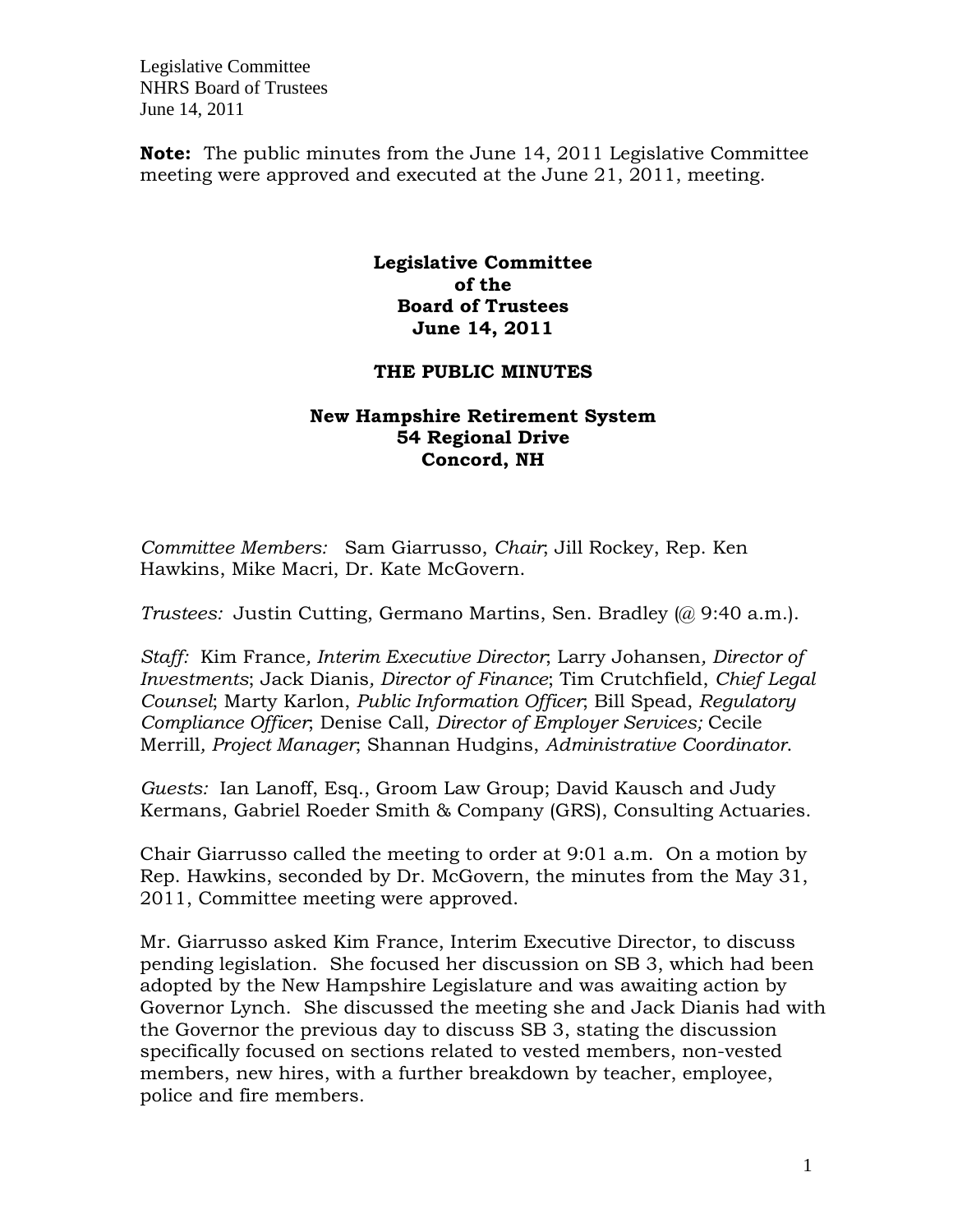In response to a question from Trustee Rockey regarding the "Findings; Intent" language in the beginning of SB 3, Ms. France stated that the meeting with the Governor did not include discussion about the intent language. She had, however, pointed out difficulties with vesting language, particularly paragraph I(b) under section 1 Findings; Intent, as identified by Groom Law Group, the NHRS Fiduciary Counsel. She had wished to make clear with the Governor and his staff that vesting was not completely accurate as written; for example, the language did not account for members age 60 or older entitled to a benefit, regardless of service. Additionally, the Intent section might lead to potential contractualimpairment litigation.

Trustee Rockey raised legal challenge concerns with the legislation and moved that the Legislative Committee recommend that the Board of Trustees publicly oppose Senate Bill 3 for reasons of inaccurate comments in Findings and Intent section and vesting issues within the bill. Seconded by Trustee Macri, an extended discussion followed. Atty. Lanoff asked for an explanation of the motion, reiterating his comments to the Board at its May meeting that the Board's opposing legislation because it might cut member benefits was not a sound fiduciary stance. Trustee Rockey identified the specific portions of SB 3 that she opposed on the grounds that NHRS would be legally challenged. Rep. Hawkins discussed the changes to the definition of earnable compensation. Atty. Lanoff stated that a Board's principle and only reason to oppose legislation should be its potential to damage the funding of the system and not in anticipation of litigation.

Chair Giarrusso allowed the following amendment to the motion on the floor from Trustee Rockey: That the Legislative Committee recommend that the Board of Trustees publicly oppose sections of Senate Bill 3 as follows [2011-2289-CofC]: Roman Numeral I, pages 4 and 5 earnable compensation, page 6 average final compensation, page 7 creditable service, page 8 vested service, pages 9, 10, 11, 12, and 17 regarding the Special Account, and §30 recertifying the employer rates. With the stated accepted amendment to the motion, the Chair called the question. The motion passed, as follows:

*Ayes:* Trustees Macri, McGovern, Rockey.

*Nays:* Rep. Hawkins.

*Abstention:* Chair Giarrusso.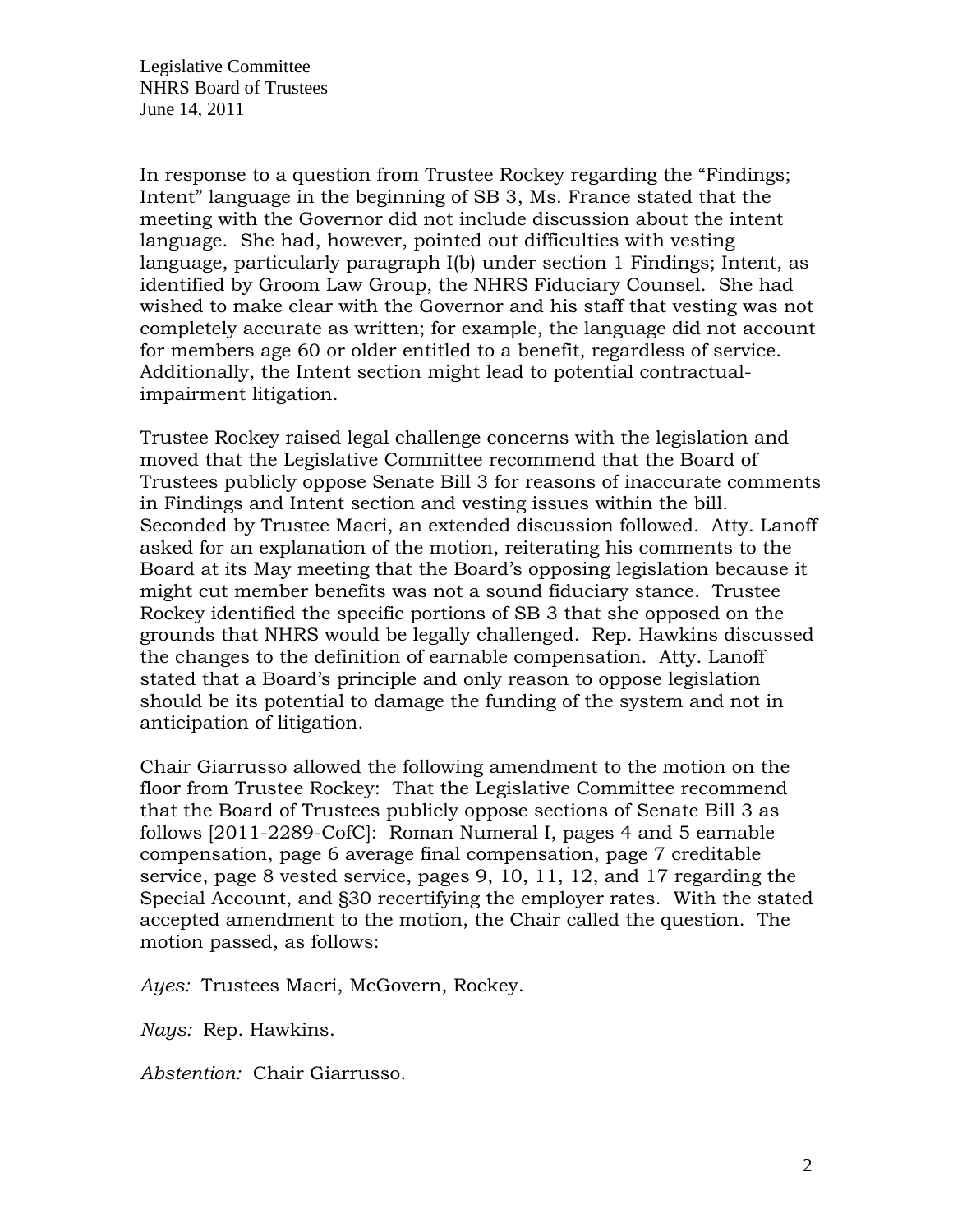At 9:26 a.m., Rep. Hawkins excused himself for commitments at the State House, noting he would return when possible.

Chair Giarrusso asked for discussion regarding the memorandum from Groom Law Group dated May 26, 2011. Hearing none, he progressed to item 4 on the Agenda. Reading from meeting minutes dated May 31, 2011, Chair Giarrusso entered into record the following:

On a motion by Dr. McGovern, seconded by Trustee Macri, the Legislative Committee voted to report to the Board that on the advice of fiduciary counsel, the proposed language in SB3 will not impede the NHRS Board of Trustee's authority to set the rates at 7.75% for FY 2012 and 2013.

Dr. McGovern moved that the Legislative Committee recommend to the Board that if legislation requiring a recertification of 2012-2013 employer contribution rates becomes law, the most current assumptions shall be used, including the 7.75%/3.75% assumption rates adopted at the May 10 Board meeting. Seconded by Trustee Rockey, the motion carried as follows:

*Ayes:* Chair, Giarrusso, Trustees Macri, McGovern, Rockey.

*Nays:* None.

Chair Giarrusso then asked Ms. France to discuss the draft fiscal analysis of SB 3 prepared by GRS, dated June 13, 2011, located behind Tab 4 in the published Board materials, with additional copies distributed at the meeting. She stated that she had requested GRS to prepare two supplemental valuations to SB 3 as amended by 2011-2288s, with one using 7.75%/3.75% assumptions and one using 8.5%/4.5% assumptions, noting she had been unclear to the Board's wishes. She stated she was seeking guidance from both the Committee and the Board for clarification on which assumptions to use for fiscal analysis.

On a motion by Dr. McGovern, seconded by Trustee Macri, the Committee unanimously voted to recommend that the Board of Trustees use the Fiscal Note Option A (based on the new assumptions), page 21 of GRS report dated June 13, 2011, for Fiscal Note purposes for Senate Bill 3. Although he was not a member of the Committee, Sen. Bradley voiced his objection to the motion.

Trustee McGovern moved that she would like the Board of Trustees to provide to the Governor, the Legislature, and the public, information to